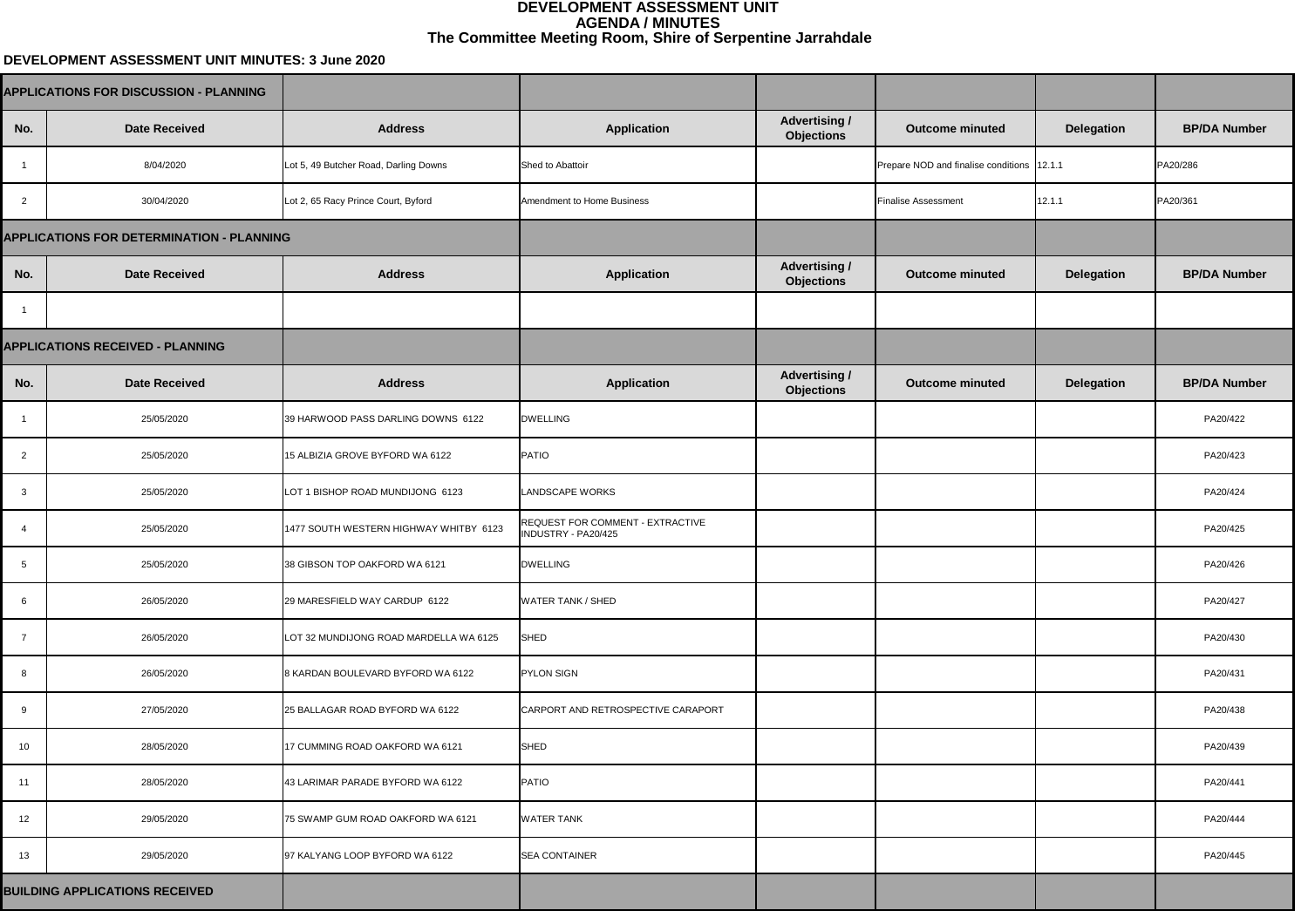| No.             | <b>Date Received</b>                  | <b>Address 1</b>                         | <b>Application</b>                           | Recommendation<br>minuted | <b>BA Number</b>  |                     |  |
|-----------------|---------------------------------------|------------------------------------------|----------------------------------------------|---------------------------|-------------------|---------------------|--|
|                 | 26/05/2020                            | 3 BOSUN RISE BYFORD WA 6122              | <b>DWELLING</b>                              |                           | BA20/354          |                     |  |
| $\overline{2}$  | 26/05/2020                            | 11 KINNEAR TRAIL BYFORD WA 6122          | PATIO                                        |                           | BA20/358          |                     |  |
| 3               | 26/05/2020                            | 12 MARESFIELD WAY CARDUP WA 6122         | <b>DWELLING</b>                              |                           | BA20/361          |                     |  |
|                 | 26/05/2020                            | 97 MALEK DRIVE MARDELLA WA 6125          | PATIO                                        |                           | BA20/362          |                     |  |
| $5\phantom{.0}$ | 26/05/2020                            | 6 CHIDLOW WAY BYFORD WA 6122             | <b>SWIMMING POOL</b>                         |                           | BA20/363          |                     |  |
| $6^{\circ}$     | 26/05/2020                            | 63 TRUMAN PROMENADE BYFORD WA 6122       | <b>DWELLING</b>                              |                           | BA20/364          |                     |  |
|                 | 27/05/2020                            | 39 CORAL VINE LOOP JARRAHDALE WA 6124    | <b>SHED</b>                                  |                           | BA20/365          |                     |  |
| 8               | 28/05/2020                            | 35 KING JARRAH CIRCLE JARRAHDALE WA 6124 | RETROSPECTIVE SWIMMING POOL FENCE            |                           | BA20/366          |                     |  |
| -9              | 28/05/2020                            | 837 SOUTH WESTERN HIGHWAY BYFORD 6122    | <b>COMMERCIAL - RESTAURANT</b>               |                           | BA20/367          |                     |  |
| 10 <sup>°</sup> | 28/05/2020                            | 6 CHIDLOW WAY BYFORD WA 6122             | <b>POOL SECURITY BARRIER</b>                 |                           | BA20/368          |                     |  |
| 11              | 28/05/2020                            | 10 ARAUCARIA BOULEVARD BYFORD WA 6122    | PATIO / RETAINING WALL                       |                           | BA20/369          |                     |  |
| 12              | 29/05/2020                            | 23 KERRIDGE ROAD BYFORD WA 6122          | <b>DWELLING</b>                              |                           | BA20/370          |                     |  |
| 13              | 29/05/2020                            | 13 RIVETTE COURT DARLING DOWNS WA 6122   | <b>SHED</b>                                  |                           | BA20/371          |                     |  |
| 14              | 02/06/2020                            | 22 COUNTRY DRIVE OAKFORD WA 6121         | INTERNAL RENOVATION                          |                           | BA20/372          |                     |  |
| 15              | 02/06/2020                            | 84 LARSEN ROAD BYFORD WA 6122            | LIMESTONE RETAINING WALLS                    |                           | BA20/373          |                     |  |
| 16              | 02/06/2020                            | 84 LARSEN ROAD BYFORD WA 6122            | FULL DEMOLITION OF DWELLING AND OUTBUILDINGS |                           | BA20/374          |                     |  |
| 17              | 02/06/2020                            | 5 COASTAL STREET BYFORD WA 6122          | <b>DWELLING</b>                              |                           | BA20/375          |                     |  |
| 18              | 02/06/2020                            | 14 KARANGI CIRCLE BYFORD WA 6122         | RETROSPECTIVE SHED                           |                           | BA20/376          |                     |  |
|                 | <b>BUILDING PERMIT DETERMINATIONS</b> |                                          |                                              |                           |                   |                     |  |
| No.             | <b>Date Determined</b>                | <b>Address</b>                           | Proposal                                     | Recommended<br>minuted    | <b>Delegation</b> | <b>BP/DA Number</b> |  |
|                 | 02/06/2020                            | 24 LARIMAR PARADE BYFORD WA 6122         | SWIMMING POOL & BARRIER                      | Approved                  | 2.1.3             | BA17/825            |  |
| $\overline{2}$  | 28/05/2020                            | 2 PINDIPINDI LOOP BYFORD WA 6122         | <b>DWELLING</b>                              | Approved                  | 2.1.1             | BA20/136            |  |
| $\mathbf{3}$    | 28/05/2020                            | 511 SOUTH WESTERN HIGHWAY BYFORD WA 6122 | <b>HORSE SHELTER</b>                         | Approved                  | 2.1.1             | BA20/162            |  |
| -4              | 27/05/2020                            | 43 RIVOSE CRESCENT DARLING DOWNS WA 6122 | <b>SHED</b>                                  | Approved                  | 2.1.1             | BA20/210            |  |

| No.                                   | <b>Date Received</b>   | <b>Address 1</b>                         | <b>Application</b>                           | Recommendation<br>minuted | <b>BA Number</b>  |                     |  |
|---------------------------------------|------------------------|------------------------------------------|----------------------------------------------|---------------------------|-------------------|---------------------|--|
|                                       | 26/05/2020             | 3 BOSUN RISE BYFORD WA 6122              | <b>DWELLING</b>                              |                           | BA20/354          |                     |  |
| $\overline{2}$                        | 26/05/2020             | 11 KINNEAR TRAIL BYFORD WA 6122          | PATIO                                        |                           | BA20/358          |                     |  |
| $\mathbf{3}$                          | 26/05/2020             | 12 MARESFIELD WAY CARDUP WA 6122         | <b>DWELLING</b>                              |                           | BA20/361          |                     |  |
| $\overline{4}$                        | 26/05/2020             | 97 MALEK DRIVE MARDELLA WA 6125          | <b>PATIO</b>                                 |                           | BA20/362          |                     |  |
| $5\overline{)}$                       | 26/05/2020             | 6 CHIDLOW WAY BYFORD WA 6122             | <b>SWIMMING POOL</b>                         |                           | BA20/363          |                     |  |
| 6                                     | 26/05/2020             | 63 TRUMAN PROMENADE BYFORD WA 6122       | <b>DWELLING</b>                              |                           | BA20/364          |                     |  |
| $\overline{7}$                        | 27/05/2020             | 39 CORAL VINE LOOP JARRAHDALE WA 6124    | <b>SHED</b>                                  |                           | BA20/365          |                     |  |
| $8\phantom{1}$                        | 28/05/2020             | 35 KING JARRAH CIRCLE JARRAHDALE WA 6124 | RETROSPECTIVE SWIMMING POOL FENCE            |                           | BA20/366          |                     |  |
| 9                                     | 28/05/2020             | 837 SOUTH WESTERN HIGHWAY BYFORD 6122    | <b>COMMERCIAL - RESTAURANT</b>               |                           | BA20/367          |                     |  |
| 10                                    | 28/05/2020             | 6 CHIDLOW WAY BYFORD WA 6122             | <b>POOL SECURITY BARRIER</b>                 |                           | BA20/368          |                     |  |
| 11                                    | 28/05/2020             | 10 ARAUCARIA BOULEVARD BYFORD WA 6122    | PATIO / RETAINING WALL                       |                           | BA20/369          |                     |  |
| 12                                    | 29/05/2020             | 23 KERRIDGE ROAD BYFORD WA 6122          | <b>DWELLING</b>                              |                           | BA20/370          |                     |  |
| 13                                    | 29/05/2020             | 13 RIVETTE COURT DARLING DOWNS WA 6122   | <b>SHED</b>                                  |                           | BA20/371          |                     |  |
| 14                                    | 02/06/2020             | 22 COUNTRY DRIVE OAKFORD WA 6121         | INTERNAL RENOVATION                          |                           | BA20/372          |                     |  |
| 15                                    | 02/06/2020             | 84 LARSEN ROAD BYFORD WA 6122            | LIMESTONE RETAINING WALLS                    |                           | BA20/373          |                     |  |
| 16                                    | 02/06/2020             | 84 LARSEN ROAD BYFORD WA 6122            | FULL DEMOLITION OF DWELLING AND OUTBUILDINGS |                           | BA20/374          |                     |  |
| 17                                    | 02/06/2020             | 5 COASTAL STREET BYFORD WA 6122          | <b>DWELLING</b>                              |                           | BA20/375          |                     |  |
| 18                                    | 02/06/2020             | 14 KARANGI CIRCLE BYFORD WA 6122         | RETROSPECTIVE SHED                           |                           | BA20/376          |                     |  |
| <b>BUILDING PERMIT DETERMINATIONS</b> |                        |                                          |                                              |                           |                   |                     |  |
| No.                                   | <b>Date Determined</b> | <b>Address</b>                           | Proposal                                     | Recommended<br>minuted    | <b>Delegation</b> | <b>BP/DA Number</b> |  |
|                                       | 02/06/2020             | 24 LARIMAR PARADE BYFORD WA 6122         | <b>SWIMMING POOL &amp; BARRIER</b>           | Approved                  | 2.1.3             | BA17/825            |  |
| $\overline{2}$                        | 28/05/2020             | 2 PINDIPINDI LOOP BYFORD WA 6122         | <b>DWELLING</b>                              | Approved                  | 2.1.1             | BA20/136            |  |
| $\mathbf{3}$                          | 28/05/2020             | 511 SOUTH WESTERN HIGHWAY BYFORD WA 6122 | <b>HORSE SHELTER</b>                         | Approved                  | 2.1.1             | BA20/162            |  |
|                                       | 27/05/2020             | 43 RIVOSE CRESCENT DARLING DOWNS WA 6122 | <b>SHED</b>                                  | Approved                  | 2.1.1             | BA20/210            |  |